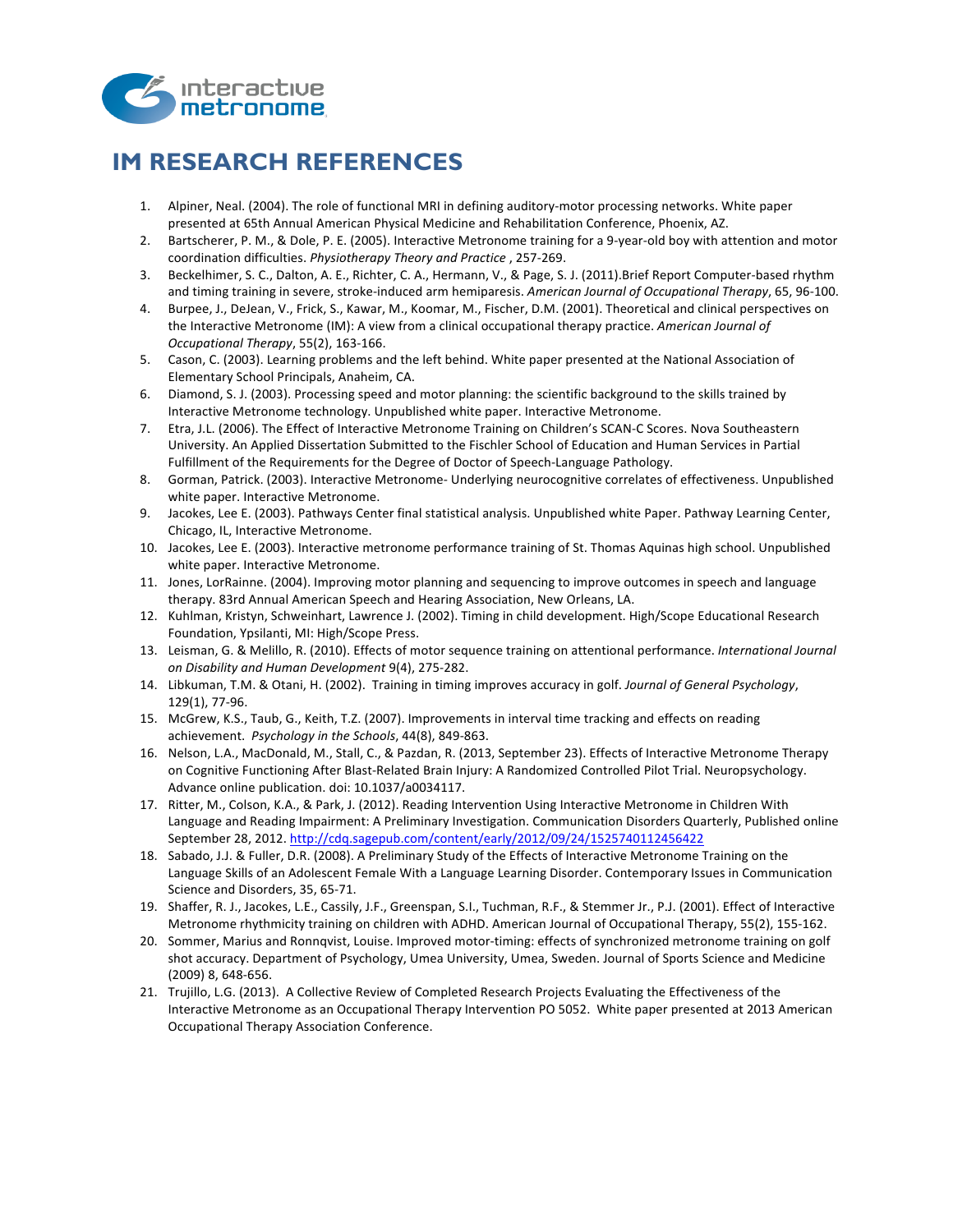## **SUPPORTING RESEARCH REFERENCES**

- 1. American Associates, Ben-Gurion University of the Negev (2010, May 3). Hand-clapping songs improve motor and cognitive skills, research shows. ScienceDaily. Retrieved January 8, 2013, from http://www.sciencedaily.com/releases/2010/04/100428090954.htm
- 2. Ackerman, P. L., Beier, M. E., & Boyle, M. O. (2005). Working memory and intelligence: The same or different constructs? *Psychological Bulletin, 131(1)*, 30-60.
- 3. Bank, P.J.M., Roerdink, M., & Peper, C.E. (2011). Comparing the efficacy of metronome beeps and stepping stones to adjust gait: steps to follow! Experimental Brain Research, 209, 159-169.
- 4. Barrett, L.F., Tugade, M.M., and Engle, R. (2004). Individual differences in working memory capacity and dual-process theories of the mind. Psychological Bulletin, 130(4), 553-573.
- 5. Baudouin, A., Vanneste, S., Isingrini, M., and Pouthas, V. (2006). Differential involvement of internal clock and working memory in the production and reproduction of duration: A study on older adults. Acta Psychologica, 121, 285-296.
- 6. Beauchet, O., Dubost, V., Aminian, K. et al. (2005). Dual-task-related gait changes in the elderly: Does the type of cognitive task matter? *Journal of Motor Behavior*, 37, 259-264.
- 7. Bedard, P. & Sanes, J.N. (2011). Basal ganglia-dependent processes in recalling learned visual-motor adaptations. *Experimental Brain Research*, 209, 385-393.
- 8. Ben-Pazi, H., Shalev, R.S., Gross-Tsur, V. and Bergman, H. (2006). Age and medication effects on rhythmic responses in ADHD: Possible oscillatory mechanisms? *Neuropsychologia*, 44, 412-416.
- 9. Ben-Shakhar, G. and Sheffer, L. (2001). The relationship between the ability to divide attention and standard measures of general cognitive abilities. Intelligence, 29: 293-306.
- 10. Bengtsson, S.L., Ulle'n, F., Ehrsson, H.H., Hashimoto, T., Kito, T., Naito, E., Forssberg, H., & Sadato, N. (2009). Listening torhythms activates motor and premotor cortices. Cortex, 45, 62-71.
- 11. Bergeson, T.R. and Trehub, S.E. (2006). Infants' perception of rhythmic patterns. *Music Perception*, 23(4), 345-360.
- 12. Boets, B., Wouters, J, van Wieringen, A, and Ghesquiere, P. (2007). Auditory processing, speech perception and phonological ability in pre-school children at high-risk for dyslexia: A longitudinal study of the auditory temporal processing theory. Neuropsychologia, 45, 1608-1620.
- 13. Botzung, A., Denkova, E., and Manning, L. (2008). Experiencing past and future personal events: Functional neuroimaging evidence on the neural bases of mental time travel. *Brain and Cognition*, 66, 202-212.
- 14. Breier, J.I., Fletcher, J.M., Foorman, B.R., Klaas, P., and Gray, L.C. (2003). Auditory Temporal Processing in Children with Specific Reading Disability With and Without Attention Deficit/Hyperactivity Disorder. University of Texas, Houston. Journal of Speech, Language, and Hearing Research, 46, 31-42.
- 15. Bressler, S. L., & Menon, V. (2010). Large-scale brain networks in cognition: Emerging methods and principles. Trends *in Cognitive Sciences, 14(6),* 277-290.
- 16. Brewer, J. A., Worhunsky, P. D., Gray, J. R., Tang, Y., Weber, J., & Kober, H. (2011). Meditation experience associated with differences in default mode network activity and connectivity. Proceedings of the National Academy of Sciences, *108 (50),* 20254-20259.
- 17. Brandler, S., & Rammsayer, T. H. (2003). Differences in mental abilities between musicians and non-musicians. *Psychology of Music, 31(2),* 123-138.
- 18. Buhusi, C., & Meck, W. (2005). What makes us tick? Functional and neural mechanisms of interval timing. Nature *Reviews: Neuroscience, 6*, 755-765.
- 19. Buonomano, D., & Karmarkar, U. (2002). How do we tell time? *Neuroscientist, 8(1), 42-51.*
- 20. Bush, G. (2010). Attention-deficity/hyperactivity disorder and attention networks. *Neuropsychopharmacology Reviews, 35*, 278-300.
- 21. Casey, B.J. and Durston, S. (2006). From Behavior to Cognition to the Brain and Back: What Have We Learned from Functional Imaging Studies of Attention Deficit Hyperactivity Disorder? American Journal of Psychiatry, 163, 6.
- 22. Castellanos, F. X., & Proal, E. (2012). Large-scale brain systems in ADHD: Beyond the prefrontal-striatal model. Trends *in Cognitive Sciences, 16(1),* 17-26.
- 23. Chabris, C.F. (2006). *Cognitive and Neurobiological Mechanisms of the Law of General Intelligence*. Integrating the Mind. Hove, UK: Psychological Press.
- 24. Chiappe, D., & MacDonald, K. (2005). The evolution of domain-general mechanisms in intelligence and learning. The Journal of General Psychology, 132(1), 5-40.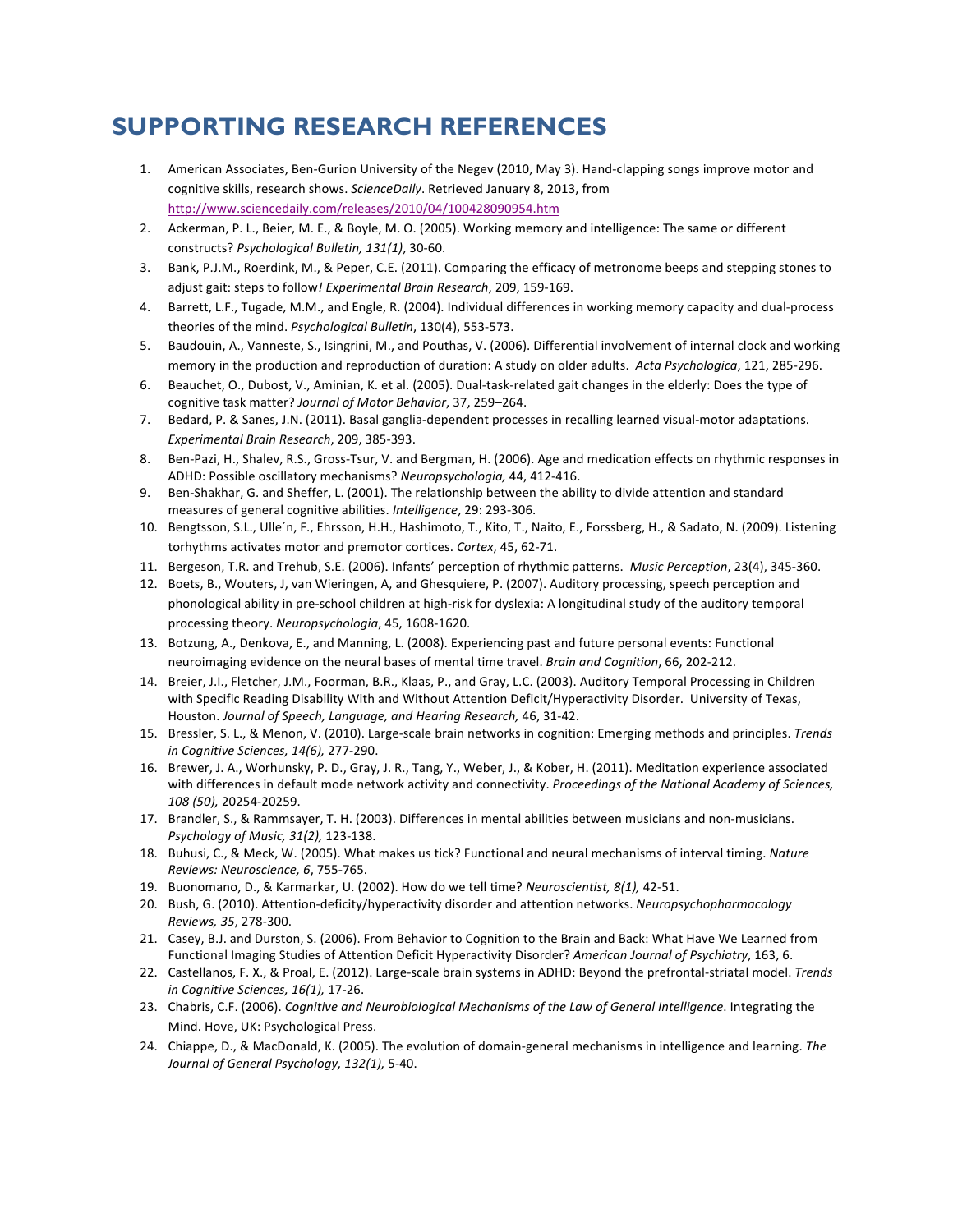- 25. Chen, H.C., Schultz, A.B., Ashton-Miller, J.A. et al. (1996). Stepping over obstacles: Dividing attention impairs performance of old more than young adults. Journals of Gerontology Series A: Biological Sciences and Medical *Sciences*, 51 (A), 116–122.
- 26. Chuderski, A., & Necka, E. (2012). The contribution of working memory to fluid reasoning: Capacity, control, or both? Journal of Experimental Psychology: Learning, Memory, and Cognition, 38(6), 1689-1710.
- 27. Chun, M. M., Golomb, J. D., & Turk-Browne, N. B. (2011). A taxonomy of external and internal attention. Annual *Review of Psychology, 62*, 73-101.
- 28. Cole, M. W., Yarkoni, T., Repovš, Anticevic, & Braver, T. S. (2012). Global connectivity of prefrontal cortex predicts cognitive control and intelligence. The Journal of Neuroscience, 32(26), 8988-8999.
- 29. Colflesh, J.H. & Conway, R.A. (2007). Individual differences in working memory capacity and divided attention in dichotic listening. Bulletin & Review, 14(4), 699-703.
- 30. Colom, R., Haier, R. J., Head, K., Alvarez-Linera, J., Quiroga, M. A., Shih, P. C., & Jung, R. E. (2009). Gray matter correlates of fluid, crystallized, and spatial intelligence: Testing the P-FIT model. Intelligence, 37(2), 124-135.
- 31. Colom, R., Rebello, I., Palacios, A., Juan-Espinosa, & Kyllonen, P. C. (2004). Working memory is (almost) perfectly predicted by *q*. Intelligence, 32, 277-296.
- 32. Conway, Andrew R.A., Kane, M.J., and Engle, R.W. (2003). Working memory capacity and its relation to general intelligence. *Trends in Cognitive Sciences*, 7(12), 547-552.
- 33. Conway, Andrew R.A., Kane, M.J., Bunting, M.F., Hambrick, D. Zach, Wilhelm, O., and Engle, R.W. (2005). Working memory span tasks: A methodological review and user's guide. *Bulletin & Review*, 12(5), 769-786.
- 34. Deary, I. J. (2012). Intelligence. Annual Review of Psychology, (63), 453-482.
- 35. Deary, I. J., Penke, L., & Johnson, W. (2010). The neuroscience of human intelligence differences. Nature Reviews: *Neuroscience, 11*, 201-211.
- 36. de Cheveigne, A. (2003). Time-domain auditory processing of speech. *Journal of Phonetics*, 31, 547-561.
- 37. Delgado, M.L. & Droit-Volet, S. (2007). Testing the representation of time in reference memory in the bisection and the generalization task: The utility of a developmental approach. The Quarterly Journal of Experimental Psychology, 60(6), 820-836.
- 38. Droit-Volet, S. (2013). Time perception in children: A neurodevelopmental approach. *Neuropsychologia, 51*, 220-234.
- 39. Droit-Volet, S. & Wearden, J. (2002). Speeding up an internal clock in children? Effects of visual flicker on subjective duration. The Quarterly Journal of Experimental Psychology, 55B(3), 193-211.
- 40. Droit-Volet, S., Wearden, J., and Delgado-Yonger, M. (2007). Short-term memory for time in children and adults: A behavioral study and a model. *Journal of Experimental Child Psychology*, 97(4), 246-264.
- 41. Eck, D. and Scott, S.K. (2005). New research in rhythm perception and production. *Music Perception*, 22(3), 365-369.
- 42. Edwards, V.T., Giaschi, D.E., Dougherty, R.F., Edgell, D., Bjornson, B.H., Lyons, C., and Douglas, R.M. (2004). Psychological indexes of temporal processing abnormalities in children with developmental dyslexia. *Developmental Neuropsychology,* 25(3), 321-354.
- 43. Engle, R. W. (2002). Working memory capacity as executive attention. Current Directions in Psychological Science, 11, 19-23.
- 44. Engle, R.W., Tuholski, S.W., Laughlin, J.E., and Conway, Andrew R.A. (1999). Working memory, short-term memory, and general fluid intelligence: A latent-variable approach. *Journal of Experimental Psychology, General*, 128(3), 309-331.
- 45. Eysenck, M. W., & Derakshan, N. (2011). New perspectives in attentional control theory. Personality and Individual *Differences, 50*, 955-960.
- 46. Farmer, M.E. & Klein, R.M. (1995). The evidence for a temporal processing deficit linked to dyslexia: A review. *Psychonomic Bulletin & Review*, 2(4), 460-493.
- 47. Faulkner, K.A., Redfern, M.S., Cauley, J.A., et al. (2007). Multitasking: Association between poorer performance and a history of recurrent falls. Journal of the American Geriatrics Society, 55 (4), 570-576.
- 48. Field, D. T. & Groeger, J.A. (2004). Temporal interval production and short-term memory. Perception & Psychophysics, 66(5), 808-819.
- 49. Fink, A & Neubauer, A.C. (2005). Individual differences in time estimation related to cognitive ability, speed of information processing and working memory. Intelligence, 33, 5-26.
- 50. Fortin, C. (1999). Short-term memory time interval production. International Journal of Psychology, 34(5/6), 308-316.
- 51. Fortin, C., Champagnea, J, and Poirier, M. (2007). Temporal order in memory and interval timing: An interference analysis. Acta Psychologica, 126(1), 18-33.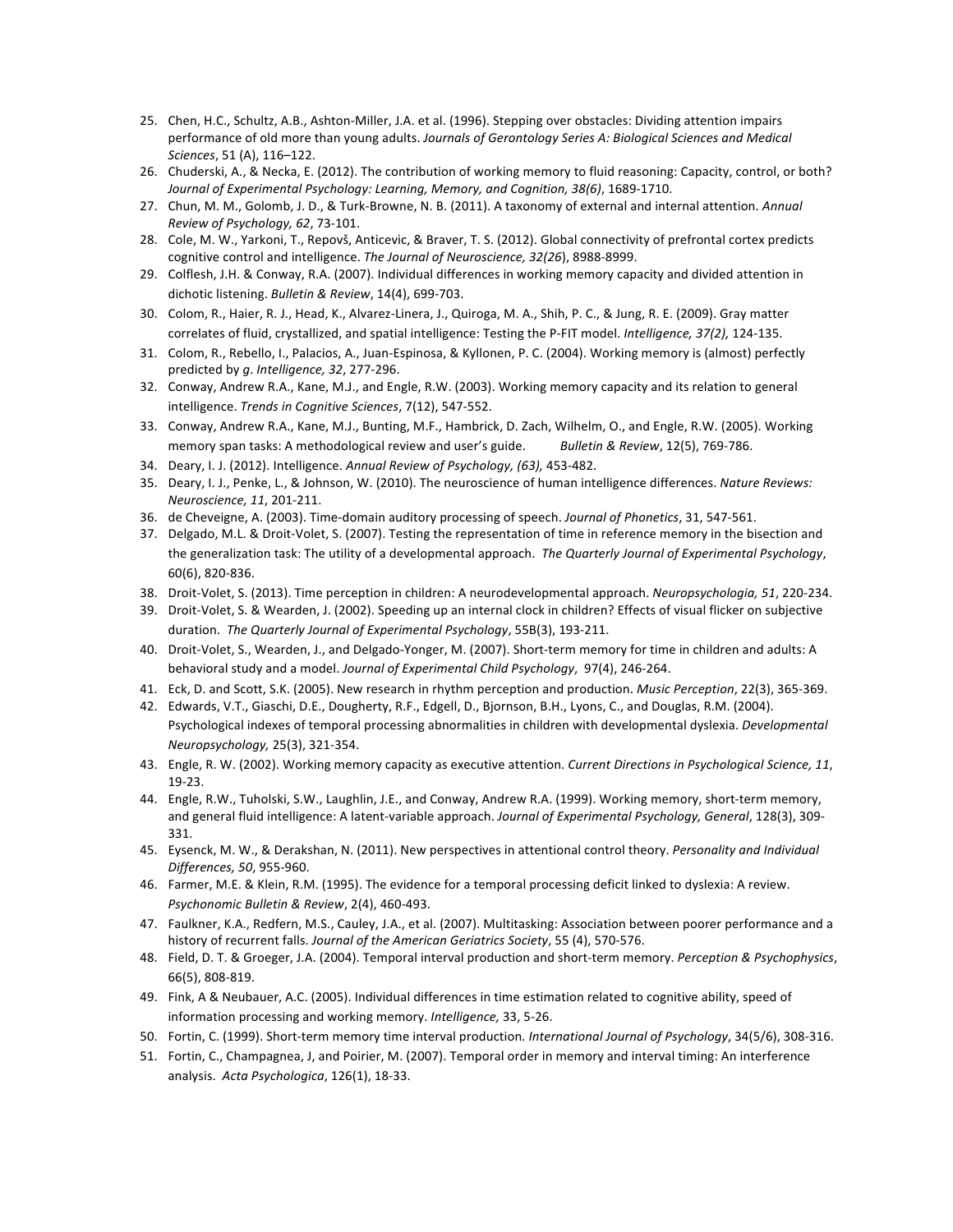- 52. Gilden, D.L. and Marusich, L.R. (2009). Contraction of Time in Attention-Deficit Hyperactivity Disorder. *Neuropsychology*, 23(2), 265-269.
- 53. Gray, R (2011). Links between attention, performance pressure, and movement in skilled motor action. *Current Directions in Psychological Science*, 20(5), 301-306.
- 54. Hall, M.D. & Blasko, D.G. (2005). Attentional interference in judgments of musical timbre: Individual differences in working memory. The Journal of General Psychology, 132(1), 94-112.
- 55. Hardy SE, MD, Perera S, Roumani YF, Chandler JM, and Studenski SA (2007). Improvement in Usual Gait Speed Predicts Better Survival in Older Adults. *Journal of the American Geriatrics Society*, 55:1727–1734.
- 56. Hari, R. & Renvall, H. (2001). Impaired processing of rapid stimulus sequences in dyslexia. Trends in Cognitive Sciences, 5(12), 525-532.
- 57. Hausdorff, J., Lowenthal, J., Herman, T., Gruendlinger, L., Peretz, C., & Giladi, N. (2007). Rhythmic auditory stimulation modulates gait variability in Parkinson's disease. *European Journal of Neuroscience*, 26, 2369-2375.
- 58. Haier, R. J. (2009). Neuro-intelligence, neuro-metrics and the next phase of brain imaging studies. Intelligence, 27, 121-123.
- 59. Haldemann, J., Stauffer, C., Troche, S. & Rammsayer, T. (2012). Performance on auditory and visual temporal information processing is related to psychometric intelligence. *Personality and Individual Differences, 52(1)*, 9-14.
- 60. Hall, M.D. and Blasko, D.G. (2005). Attentional interference in judgments of musical timbre: Individual differences in working memory. The Journal of General Psychology, 132(1), 94-112.
- 61. Harrison (Eds.), Contemporary intellectual assessment. Theories, tests, and issues (p.136-202). New York. Guilford Press.
- 62. Haslum, M.N. & Miles, T.R. (2007) Motor performance and dyslexia in a national cohort of 10-year-old children. *Dyslexia*, 13, 257-275.
- 63. Helmbold, N., Troche, S., & Rammsayer, T. (2006). Temporal information processing and pitch discrimination as predictors of general intelligence. *Canadian Journal of Experimental Psychology, 60(4)*, 294-306.
- 64. Helmbold, N., Troche, S., & Rammsayer, T. (2007). Processing of temporal and nontemporal information as predictors of psychometric intelligence: A structural-equation-modeling approach. *Journal of Personality, 75(5),* 985-1006.
- 65. Hirsh, I.J. & Watson, C.S. (1996). Auditory psychophysics and perception. Annual Review ofPsychology, 47, 461-484.
- 66. Houghton, S., Durkin, K., Ang, R.P., Taylor, M.F., and Brandtman, M. (2011). Measuring Temporal Self-Regulation in Children With and Without Attention Deficit Hyperactivity Disorder: Sense of Time in Everyday Contexts. *European Journal of Psychological Assessment,* 27(2), 88-94.
- 67. Huey, E. D., Kreger, F., & Grafman, J. (2006). Representations in the human prefrontal cortex. Current Directions in *Psychological Science*, 15(4), 167-171.
- 68. Hunt, E. (2011). *Human intelligence.* Cambridge, NY: Cambridge University Press.
- 69. Ivry, R., Diedrichsen, J., Spencer, R., Hazeltine, E., and Semien, A. (2004). A cognitive neuroscience perspective on *bimanual coordination and interference.* In S.P. Swinnen & J. Duysens (Eds.), Neuro-Behavioral Determinants of Interlimb Coordination: A Multidisciplinary Approach (Chapter 9). New York: Springer Publishing.
- 70. Janata P, Grafton ST. (2006). Swinging in the brain: Shared neural substrates for behaviors related to sequencing and music. *Nature Neuroscience*, 6, 682–687.
- 71. Jantzen, K.J., Oullier, O., Marshall, M., Steinberg, F.L., & Kelso, J.A.S. (2007). A parametric fMRI investigation of context effects in sensorimotor timing and coordination. Neuropsychologia, 45, 673-684.
- 72. Jensen, A. R. (1982). Reaction time and psychometric *q*. In H. J. Eysenck (Ed.), *A model for intelligence* (pp. 93-132). New York: Springer.
- 73. Jensen, A. R. (1998). *The g factor: The science of mental ability.* Westport, CT: Praeger.
- 74. Jensen, A. R. (2006). *Clocking the mind: Mental chronometry and individual differences*. Amsterdam: Elsevier.
- 75. Jokić, C. S. & Whitebread, D. (2011). The Role of Self-Regulatory and Metacognitive Competence in the Motor Performance Difficulties of Children with Developmental Coordination Disorder: A Theoretical and Empirical Review. *Educational Psychology Review*, 23, 75-98.
- 76. Jung, R.E. & Haier, R.J. (2007). The Parieto-Frontal Integration Theory (P-FIT) of intelligence: Converging neuroimaging evidence. Behavioral and Brain Sciences, 30, 135-187.
- 77. Kane, M. J., Bleckley, M. K., Conway, A. R. A., & Engle, R. W. (2001). A controlled-attention view of working-memory capacity. Journal of Experimental Psychology General, 130(2), 169-183.
- 78. Kane, M.J. and Engle, R.W. (2002). The role of prefrontal cortex in working-memory capacity, executive attention, and general fluid intelligence: An individual-difference perspective. *Psychonomic Bulletin & Review*, 9(4), 637-671.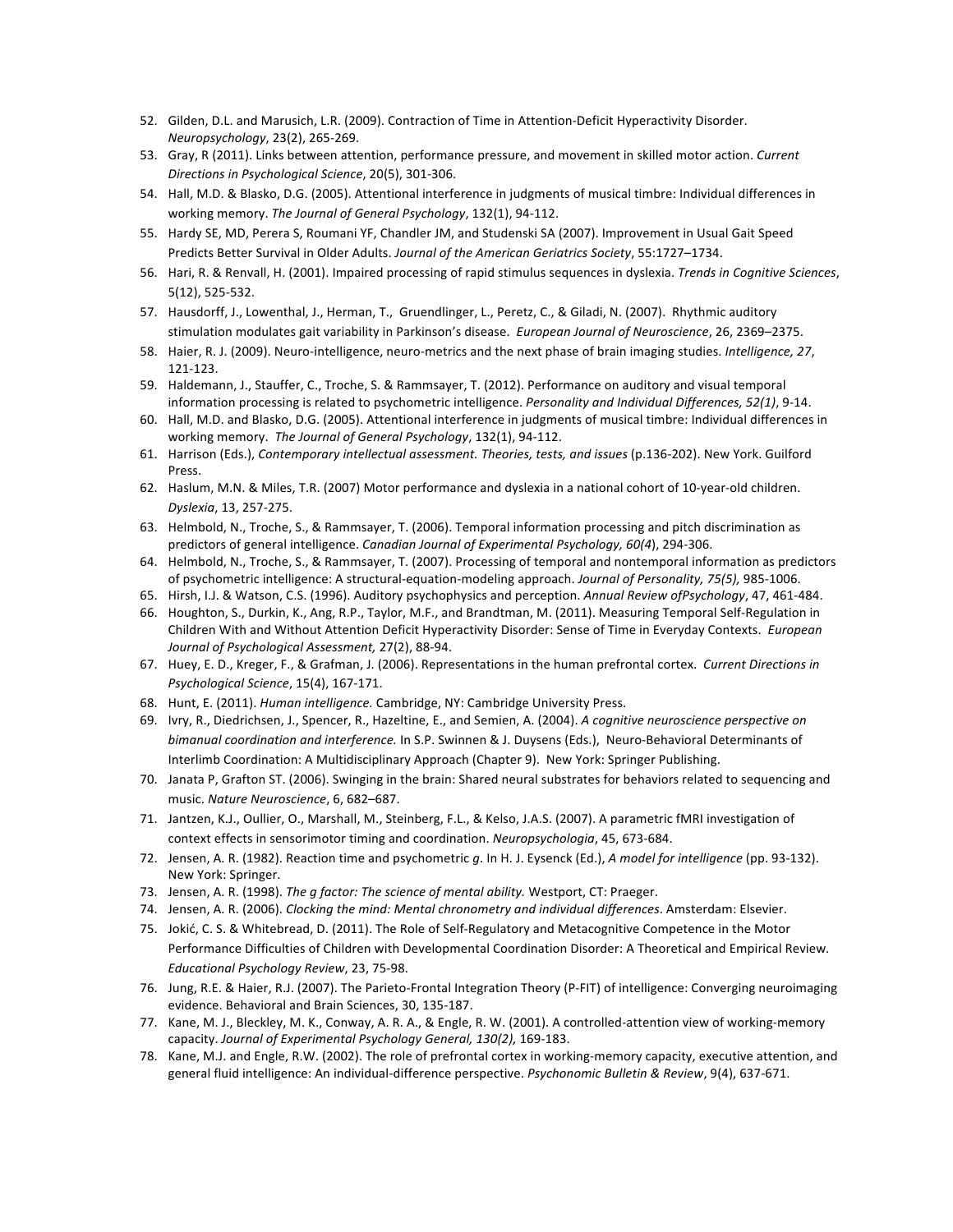- 79. Kane, M.J. and Engle, R.W. (2003). Working-memory capacity and the control of attention: The contribution of goal neglect, response competition, and task set to Stroop interference. Journal of Experimental Psychology: General, 132(1), 47-70.
- 80. Kane, M.J., Hambrick, D.Z., Tuholski, S.W., Wilhelm, O., Payne, T.W., and Engle, R.W. (2004). The generality of working memory capacity: A latent-variable approach to verbal and visuospatial memory span and reasoning. *Journal of Experimental Psychology: General,* 133(2), 189-217.
- 81. Kane, M. J., & McVay, J. C. (2012). What mind wandering reveals about executive-control abilities and failures. *Current Directions in Psychological Science, 21(5),* 348-354.
- 82. Kello, C.T. (2003). Patterns of timing in the acquisition, perception, and production of speech. *Journal of Phonetics*, 31, 619-626.
- 83. Kennedy Krieger Institute (2011, June 10). Brain imaging study of preschoolers with ADHD detects brain differences *linked to symptoms.*
- 84. Klein, R.M. & Farmer, M.E. (1995). Dyslexia and a temporal processing deficit: A reply to the commentaries. *Psychonomic Bulletin & Review,* 2(4), 515-526.
- 85. Koflet, M.J., Rapport, M.D., Bolden, J., Sarver, D.E., Raiker, J.S., and Alderson, R.M. (2011). Working memory deficits and social problems in children with ADHD. Journal of Abnormal Child Psychology, 39, 805-817.
- 86. Kraus, N. and Banai, K. (2007). Auditory-processing malleability. *Current Directions in Psychological Science*, 16(2), 105-110.
- 87. Kundu, B., Sutterer, D.W., Emrich, S.M., & Postle, B.R. (2013). Strengthened Effective Connectivity Underlies Transfer of Working Memory Training to Tests of Short-Term Memory and Attention. The Journal of Neuroscience, 33(20), 8705-8715.
- 88. Kwak, E. (2007). Effect of Rhythmic Auditory Stimulation on Gait Performance in Children with Spastic Cerebral Palsy. Journal of Music Therapy, XLIV (3), 198-216.
- 89. Kyllonen, P. C., & Christal, R. E. (1990). Reasoning ability is (little more than) working-memory capacity?! Intelligence, *14*, 389-433.
- 90. Laasonen, M., Service, E., and Virsu, V. (2002). Crossmodal temporal order and processing acuity in developmentally dyslexic young adults. *Brain and Language*, 80, 340-354.
- 91. Larue, J. (2005). Initial learning of timing in combined serial movements and a no-movement situation. Music *Perception*, 22(3), 509-530.
- 92. Lewis, P. (2002). Finding the timer. *Trends in Cognitive Sciences, 6(5)*, 195-196.
- 93. Lewis, P.A. (2006). Emotion, memory, and the perception of time. The University of Liverpool. Unpublished white paper.
- 94. Lewis, P. A., & Miall, R. C. (2006). Remembering the time: a continuous clock. Trends in Cognitive Sciences, 10(9), 401-406.
- 95. Lewis, P. & Walsh, V. (2005). Time perception: Components of the brains clock. *Current Biology, 24*, 389-391.
- 96. Lewis, P.A., Wing, A.M., Pope, P.A. Praamstra, P., and Miall, R.C. (2004). Brain activity correlates differentially with increasing temporal complexity of rhythms during initialization, synchronization, and continuation phases of paced finger tapping. Neuropsychologia, 42(10), 1301-1312.
- 97. Lutz, A., Slagter, H. A., Dunne J. D., & Davidson, R. J. (2008). Attention regulation and monitoring in meditation. Trends *in Cognitive Sciences, 12(4),* 164-169.
- 98. Madison, G., Forsman, L., Blom, Ö., Karabanov, A., and Ullén, F. (2009). Correlations between intelligence and components of serial timing variability. *Intelligence*, 37(1), 68-75
- 99. Martin, R.C. (1995). Heterogeneity of deficits in developmental dyslexia and implications for methodology. *Psychonomic Bulletin & Review*, 2(4), 494-500.
- 100. Mauk, M., & Buonomano, D. (2004). The neural basis of temporal processing. Annual Review of Neuroscience, 27, 207-340.
- 101. Maytyla, T., Carelli, M.G., and Forman, H. (2007). Time monitoring and executive functioning in children and adults. *Journal of Experimental Child Psychology*, 96, 1-19.
- 102. McAnally, K.I., Castles, A., and Stuart, G.W. (2003). Visual and auditory processing impairments in subtypes of developmental dyslexia: A discussion. *Journal of Developmental and Physical Disabilities*, 12(2), 145-156.
- 103. McAuley, J.D. & Miller, N.S. (2007). Picking up the pace: Effects of global temporal context on sensitivity to tempo of auditory sequences. *Perception & Psychophysics*, 69(5), 709-718.
- 104. McGrew, K. S. (2005). The Cattell-Horn-Carroll (CHC) theory of cognitive abilities. Past, present and future. In D. Flanagan, &
- 105. McGrew, K. (2006, Oct.). The IM Effect. What is happening under the hood? Invited presentation at the Interactive Metronome Professional Conference, Austin, TX.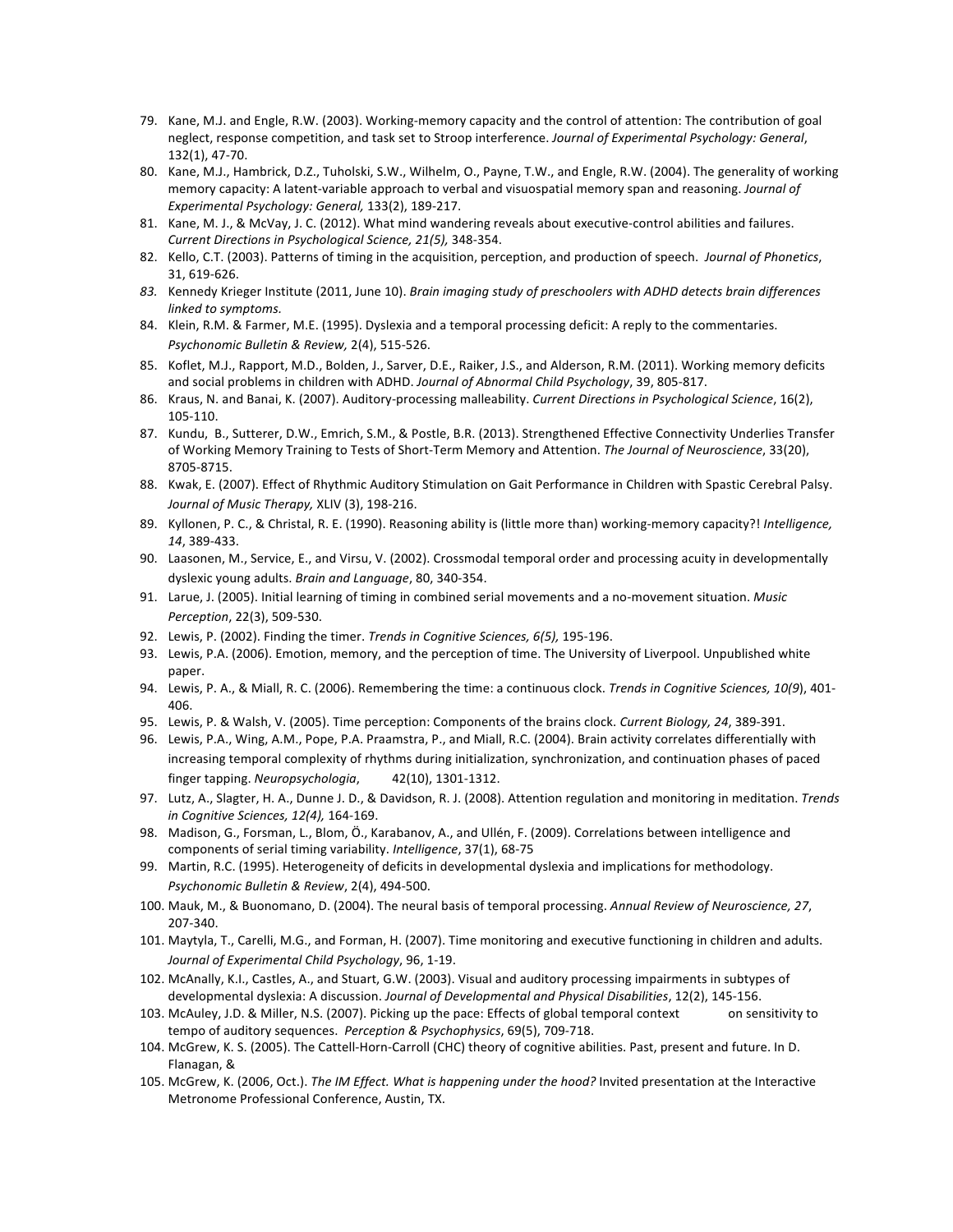- 106. McGrew, K. S. (2012, Oct.). *I think...therefore IM*. Keynote presentation at Interactive Metronome Professional Conference, San Antonio, Texas. [YouTube video of presentation available at http://www.youtube.com/watch?v=XZ10YSay3Ww ].
- 107. McGrew, K., & Vega, A. (2009). The efficacy of rhythm-based (mental timing) treatments with subjects with a variety of clinical disorders: A brief review of theoretical, diagnostic, and treatment research. Institute for Applied Psychometrics Research Report No. 9. St. Joseph, MN: Institute for Applied Psychometrics. [Available as PDF download at http://www.iapsych.com/im/iaprr9.pdf].
- 108. McVay, J. C., & Kane, M. J. (2012). Drifting from slow to "D' oh!": Working memory capacity and mind wandering predict extreme reaction times and executive control errors. *Journal of Experimental Psychology: Learning, Memory, and Cognition, 38(3)*, 525-549.
- 109. Meck, W.H. and Benson, A.M. (2002). Dissecting the brain's internal clock: How frontal striatal circuitry keeps time and shifts attention. *Brain and Cognition*, 48, 195-211.
- 110. Mesulam, M. M. (1990). Large-scale neurocognitive networks and distributed processing for attention, language, and memory. Annals of Neurology, 28, 597-613.
- 111. Miyake, A., Friedman, N. P., Emerson, M. J., Witzki, A. H., & Howerter, A. (2000). The unity and diversity of executive functions and their contributions to complex "frontal lobe" tasks: A latent variable analysis. *Cognitive Psychology, 41*, 49-100.
- 112. Miyake, Y., Onishi, Y., and Pöppel, E. (2004). Two types of anticipation in synchronization tapping. Acta *Neurobiologiae Experimentalis,* 64, 415-426.
- 113. Nagy, Z., Westerberg, H., & Klingberg, T. (2004). Journal of Cognitive Neuroscience, 16(7), 1227-1233.
- 114. Nanda, N.J., Rommelse, M.S., Oosterlaan, J., Buitelaar, J., Faraone, S.V., and Sergeant, J.A. (2007). Time reproduction in children with ADHD and their nonaffected siblings. *Journal of the American Academy of Child and Adolescent Psychiatry*, 46, 5.
- 115. Nguyen, N. and Hawkins, S. (2003). Temporal integration in the perception of speech: Introduction. *Journal of Phonetics*, 31, 279-287.
- 116. Nicholas, B., Rudrasingham, V., Nash, S., Kirov, G., Own, M.J., and Wimpory, D.C. (2007). Association of Per1 and Npas2 with autistic disorder: Support for the clock genes/social timing hypothesis. Molecular Psychiatry, 12, 581-592.
- 117. Nobre, A. C., & O'Reilly, J. (2004). Time is of the essence. *Trends in Cognitive Sciences, 8(9)*, 387-389.
- 118. Palladino, P., Mammarella, N., and Vecchia, T. (2003). Modality-specific effects in the inhibitory mechanisms: The interaction of peripheral and central components in working memory. *Brain and Cognition*, 53, 263-267.
- 119. Pashler, H., Johnston, J.C., and Ruthruff, E. (2001). Attention and performance. Annual Review of Psychology, 52, 629-651.
- 120. Paul, S., Ada, L., & Canning, C. G. (2005). Automaticity of walking: Implications for physiotherapy practice. *Physical Therapy Reviews*, 10, 15-23.
- 121. Penke, L., Maniega, S. M., Bastin, M. E., Valdés Hernández, M. C., Murray, C., Royle, N.A., Starr, J.M., Wardlaw, J.M., & Deary, I. J. (2012). Brain white matter tract integrity as a neural foundation for general intelligence. *Molecular Psychiatry, 17(10*), 1026-1030.
- 122. Penton-Voak, I.S., Edwards, H., Percival, A., and Wearden, J.H. (1996). Speeding up and internal clock in humans? Effects of click trains on subjective duration. *Journal of Experimental Psychology*, 22(3), 307-320.
- 123. Phillips-Silver, J. and Trainor, L.J. (2007). Hearing what the body feels: Auditory encoding of rhythmic movement. *Cognition*, 105, 533-546.
- 124. Pictno, T.W., Stuss, D.T., Shallice, T., Alexander, M.P., and Gillingham, S. (2006). Keeping time: Effects of focal frontal lesions. Neuropsychologia, 44, 1195-1209.
- 125. Posner, M. I., & Rothbart, M. K. (2007). Research on attention networks as a model for the integration of psychological science. Annual Review of Psychology, 58, 1-23.
- 126. Pouthas, V. and Perbal, S. (2004). Time perception depends on accurate clock mechanisms as well as unimpaired attention and memory processes. Acta Neurobiologiae Experimentalis, 64, 367-385.
- 127. Rakison, D. H., & Yermolayeva, Y. (2011). How to identify a domain-general learning mechanism when you see one. Journal of Cognition and Development, 12(2), 124-153.
- 128. Rammsayer, T. (2001). Ageing and temporal processing of durations within the psychological present. *European* Journal of Cognitive Psychology, 13, 549-565.
- 129. Rammsayer, T. (2002). Temporal information processing and basic dimensions of personality: differential effects of psychoticism. Personality and Individual Differences, 32, 827-838.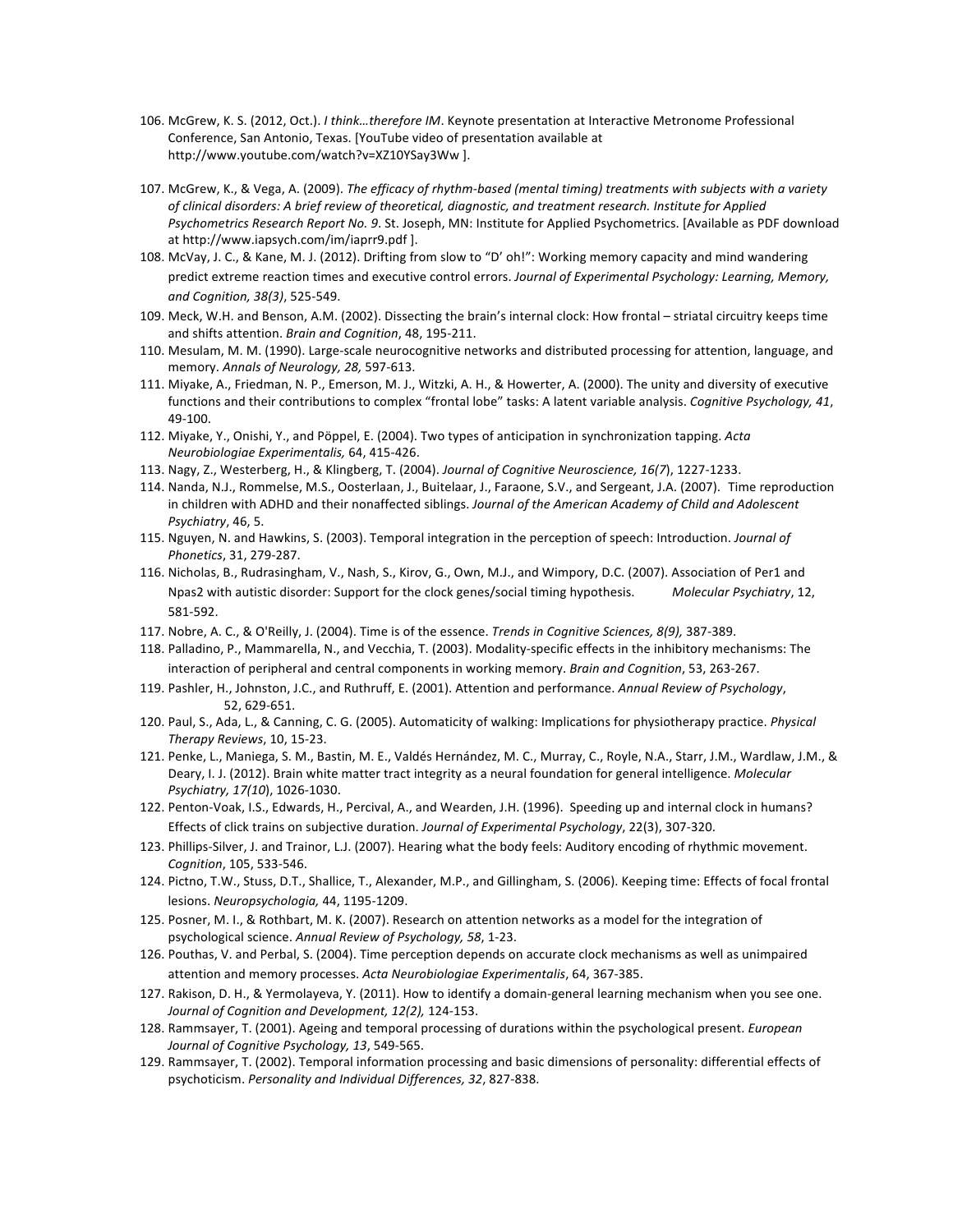- 130. Rammsayer, T. (2010). Differences in duration discrimination of filled and empty auditory intervals as a function of base duration. Attention Perception & Psychophysics, 72(6), 1591-1600.
- 131. Rammsayer, T. & Altenmuller, E. (2006). Temporal information processing in musicians and nonmusicians. Music *Perception, 24(1),* 37-47.
- 132. Rammsayer, T. & Brandler, S. (2002). On the relationship between general fluid intelligence and psychophysical indicators of temporal resolution in the brain. Journal of Research in Personality, 36, 507-530.
- 133. Rammsayer, T. & Brandler, S. (2007). Performance on temporal information processing as an index of general intelligence. Intelligence, 35(2), 123-139.
- 134. Rammsayer, T., Hennig, J., Haag, A., & Lange, N. (2001). Effects of noradrenergic activity on temporal information processing in humans. Quarterly Journal of Experimental Psychology, Section B: Comparative and Physiological *Psychology, 54B*, 247-258.
- 135. Rammsayer, T. & Troche, S. J. (2010a). Effects of age and the relationship between response time measures and psychometric intelligence in younger adults. *Personality and Individual Differences, 48(1)*, 49-53.
- 136. Rammsayer, T. & Troche, S. (2010b). Sex differences in the processing of temporal information in the sub-second range. Personality and Individual Differences, 49(8), 923-927.
- 137. Rammsayer, T. & Ulrich, R. (2001). Counting models of temporal discrimination. *Psychonomic Bulletin and Review, 8(2),* 270-277.
- 138. Randolph, C. (1998). *RBANS manual*: San Antonio, TX: The Psychological Corporation.
- 139. Rao, S.M., Mayer, A.R., and Harrington, D.L. (2001). The evolution of brain activation during temporal processing. *Nature Neuroscience,* 4(3), 317-323.
- 140. Rey, V., De Martino, S., Espesser, R., and Habib, M. (2002). Temporal processing and phonological impairment in dyslexia: Effect of phoneme lengthening on order judgment of two consonants. Brain and Language, 80, 576-591.
- 141. Rhemtulla, M. & Tucker-Drob, E.M. (2011). Correlated longitudinal changes across linguistic, achievement, and psychomotordomains in early childhood: evidence for a global dimension of development. Developmental Science, 14(5), 1245-1254.
- 142. Richards & Berninger. (2007). Having right timing 'connections' in brain is key to overcoming dyslexia. National Institute of Child Health and Human Development. Back to Eurek Alert.
- 143. Ridderikhoff, A., Peper, C.E., & Beek, P.J. (2008). Attentional loads associated with interlimb interactions underlying rhythmic bimanual coordination. *Cognition*, 109, 372-388.
- 144. Risko, E. F., Anderson, N., Sarwal, A., Engelhardt, M., & Kingstone, A. (2012). Everyday attention: Variation in mind wandering and memory in a lecture. Applied Cognitive Psychology, 26, 234-242.
- 145. Resch, J, May, B, Tomporowski, P, et al. (2011). Balance performance with a cognitive task: A continuation of the dualtask testing paradigm. Journal of Athletic Training, 46, 170-175.
- 146. Rosenbaum, D.A. (2002). Time, space, and short-term memory. *Brain and Cognition*, 48, 52-65.
- 147. Santos, A., Joly-Pottuz, B., Moreno, S., Habib, M., and Besson, M. (2007). Behavioural and event-related potentials evidence for pitch discrimination deficits in dyslexic children: Improvement after intensive phonic intervention. *Neuropsychologia*, 45, 1080-1090.
- 148. Sayala, S., Sala, J.B., and Courtney, S.M. (2006). Increased neural efficiency with repeated performance of a working memory task is information-type dependent. *Cerebral Cortex*, 16, 609-617.
- 149. Schooler, J. W., Smallwood, J., Christoff, K., Handy, T. D., Reichle, E. D., & Sayette, M. A. (2011). Trends in Cognitive *Sciences, 15(7),* 319-326.
- 150. Schulte-Körne, G. Deimel, W., Bartling, J., and Remschmidt, H. (1999). The role of phonological awareness, speech perception, and auditory temporal processing for dyslexia. *European Journal of Child & Adolescent Psychiatry*, 8(3), 28-34.
- 151. Sedlmeier, P., Eberth, J., Schwarz, M., Zimmermann, D., Haarig, F., Jaeger, S., & Kunze, S. (2012). The psychological effects of meditation: A meta-analysis. Psychological Bulletin, 138(6), 1139-1171
- 152. Shamma, S. (2003). Physiological foundations of temporal integration in the perception of speech. *Journal of Phonetics*, 31, 495-501.
- 153. Shaywitz, B.A., Shaywitz, S.E., Pugh, K.R., Mencl, W.E., Fulbright, R.K., Skudlarski, P., Constable, R.T., Marchione, K.E., Fletcher, J.M., Lyon, G.R., and Gore, J.C. (2002). Disruption of posterior brain systems for reading in children with developmental dyslexia. Society of Biological Psychiatry, 52, 101-110.
- 154. Stankov, L., Danthiir, V., Williams, L.M., Pallier, G., Roberts, R.D., and Gordon, E. (2006). Intelligence and the tuning-in of brain networks. *Learning and Individual Differences*, 16, 217-233.
- 155. Stemmer, P. J. (2001). American Journal of Occupational Therapy, 55 (22), 155-161.